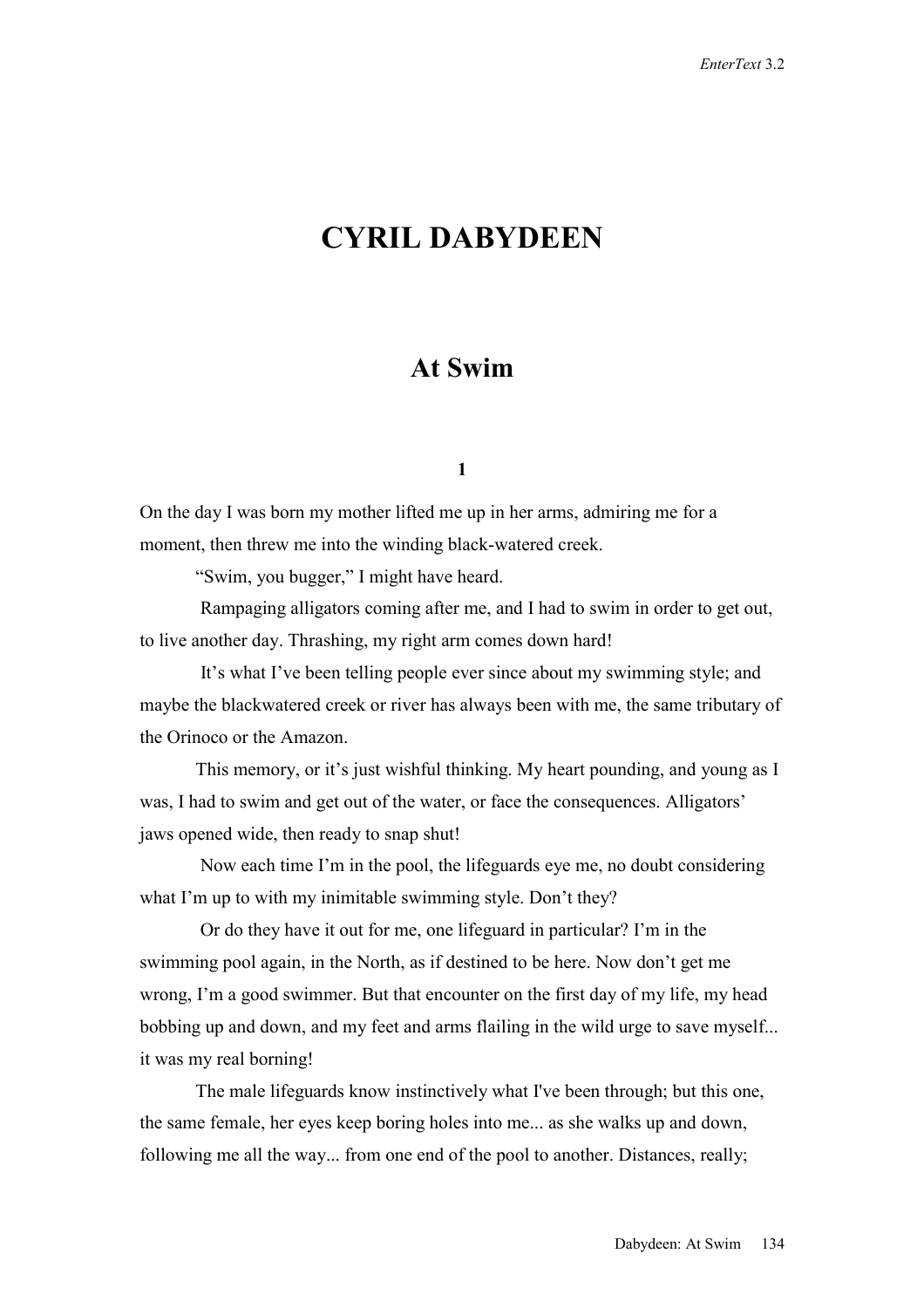journeys yet in the making, I figure. Nineteen or twenty she is, and does she really want to know why I swim the way I do?

Deliberately I splash about.

 She smiles. Oddly, I smile back at her, though I'm almost out of breath. I come to the shallow end of the pool once more, and I tell myself that I indeed swim well. But the lifeguard's eyes are still on me.

 I begin the slow crawl once more, lifting my right arm over my head, then bringing it down hard. Alligators still rampaging, in the stygian murk of South American waters.

#### *Go on, tell her!*

One movie with me, too: *Creature from the Dark Lagoon,* set in the Amazon. Has she seen it? She looks sideways, then does a faint glance backwards. She's also looking at the regular swimmers who will race past me in no time, I can tell. And why can't I swim like them? Maybe it's why she's watching me like that.

 Now I try to keep up with them, in my unique rhythm. But to no avail. Next I imagine swimming in the wide Atlantic, being somewhere near Cuba. Am I really? Sharks, barracuda, sword fish next to me! Faster I swim, my right arm coming down hard again. It's survival, you bet!

 Instinctively I kick out, hitting a shark's head. The lifeguard watching me, and will she smile again? I concentrate on how beautiful she is... with a knockout of a body. Nicole's her name, I know, French-Canadian. Imagine her swimming next to me making graceful strides, her lithe body knifing through the water, as if she's born with fins on. And I try to follow her, don't I?

The ocean, then comes a far shore... Cuba, the sunfilled Caribbean.

Tell her this. And my mother's words yet coming to me from coastal ground. *Swim, you bugger!* 

 Am I still in Canada? *Where?*  Nicole, will she smile?

 She knows my background, origins, I allow myself to think. Knows all about me indeed, the more she watches me.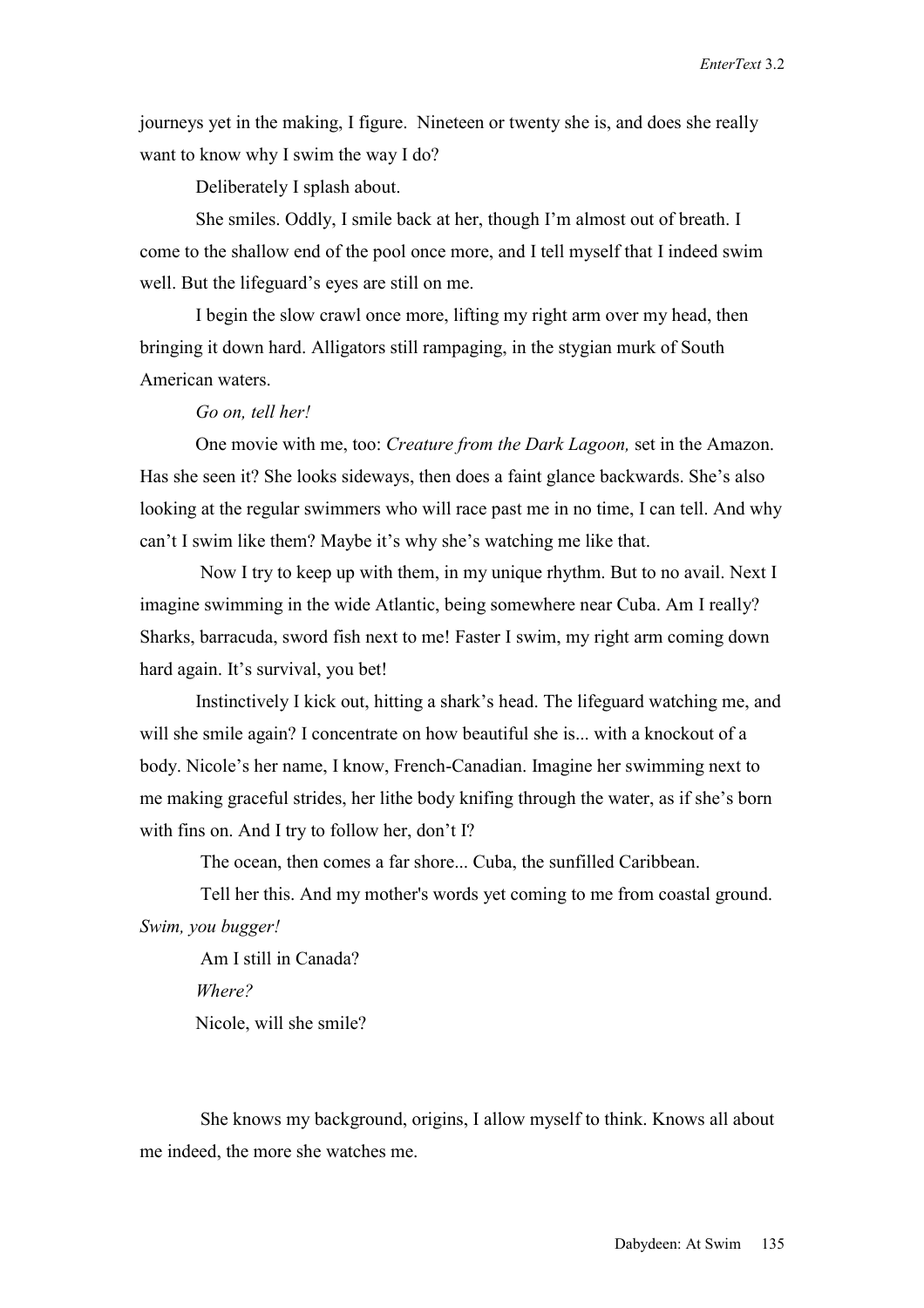Tell the other swimmers here in this swimming pool in Ottawa—the coldest capital city in the world, where it's like Vostok, the Russian research base in Antarctica which boasts the coldest temperature ever recorded. Ah, Ottawa is colder!

 I must swim hard now, as if to fight off the cold outside, though I am inside. I really am.

 Others in the pool, at the shallow end, look at me; it's their curiosity, nothing less. Some on the deck stretched out languorously are also watching me; and maybe I'm now the centre of attention because of my swimming style. I am South America attraction, indeed. Each one is taking note of me, how unique I am perhaps. Aren't they?

 A laugh or snicker, I hear. I keep doing my favourite breast stroke, and spurt water out of my mouth. Then it's the crawl again, twenty strokes to one end of the pool, then another twenty to the opposite end.

 Almost tireless I am. Nicole, well, she's looking at me again, walking up and down.

## *How am I doing?*

Suddenly it's like being in the most sociable place in the city.

 Really? Water everywhere, as I go under next, like a game I am playing with her, with everyone. Nicole is wondering how long I will remain under, as her eyes follow me down the entire length of the pool. One more time?

 She keeps up her stride, as I want her to look at me only. It's a real game we are playing. The same I'm playing with the others too?

 She smiles, she knows what I'm thinking as I gulp in water, yet fantasize. Does she really know my background, about rampaging alligators coming after me in that first encounter? My mother, well, I think about her again.

 Nicole's about to reprimand me; and maybe she thinks I'm a sexist because of the thoughts I have. Now she indeed wants me to swim the correct way, doesn't she?

#### —*Hey, you!*

I splash water, my right arm coming down hard once more.

#### —*You*! *It's not like that!*

 Christ, tell her about the Orinoco or the Amazon, and other rivers with stygian black waters: like the Demerara and Berbice, all I grew up with, Canadian rivers too, the Ottawa, St Lawrence, the Fraser, no? Canada indeed with thousands of lakes and rivers all around, the more I think about it. Go on, tell her!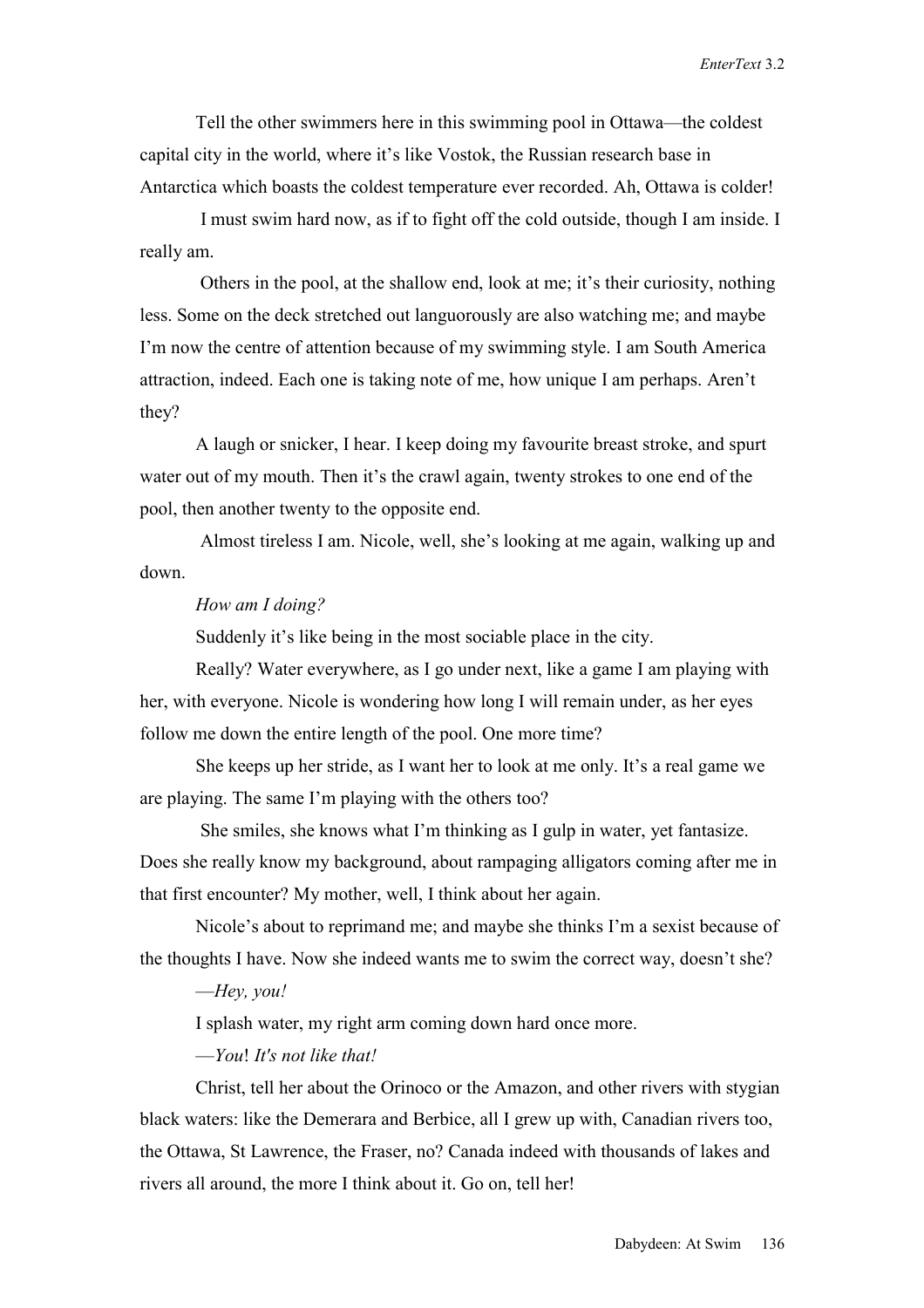I kick harder, smashing a real crocodilian's face.

Nicole is fascinated by all I'm telling her.

*There's more. Much more.*

 Walking along she still is; then she stops to reflect, and what will I say to her next? The other swimmers also take note, they can't fool me.

But Nicole's eyes are rivetted on me.

No other.

**2** 

More details of my growing up, in a village close to a murky-brown river; and the image of it raining heavily, heavy drops of water coming down. So tropical. *Plopplop-plop;* but it's sunshine too, and golden-hued my body is.

 I'm swimming again in that same river as a grown person, never wanting to stop. Tufted vegetation. Water hyacinths with long roots like hair float about. Pothos, an old man's knotted beard, what else?

 Tell Nicole how I once dove deep into that same river, then surfaced close to a thick patch of vegetation... where the alligators sometimes lurk. My head and upper body caught in the thick, knotted hyacinth.

Desperately I tried getting out!

 This continuing fantasy: my being Sir Walter Raleigh too, searching for El Dorado, City of Gold. A sunken Spanish galleon's not far away, as I now look for treasure under water. My being a native also, Carib or Arawak, still swimming. More conquest yet to come!

 But the reality of Ottawa comes back to me, with the pool's concrete walls all around. Suddenly I feel claustrophobic. *Nicole, do you see?*

My head tilts back, as I breathe harder, my mouth opening wide.

Gulping in air I am. My legs yet kick out, wildly.

 *Lookout*, I want to say to the other swimmers, as my arms slap heavily.  *Here I come once again!*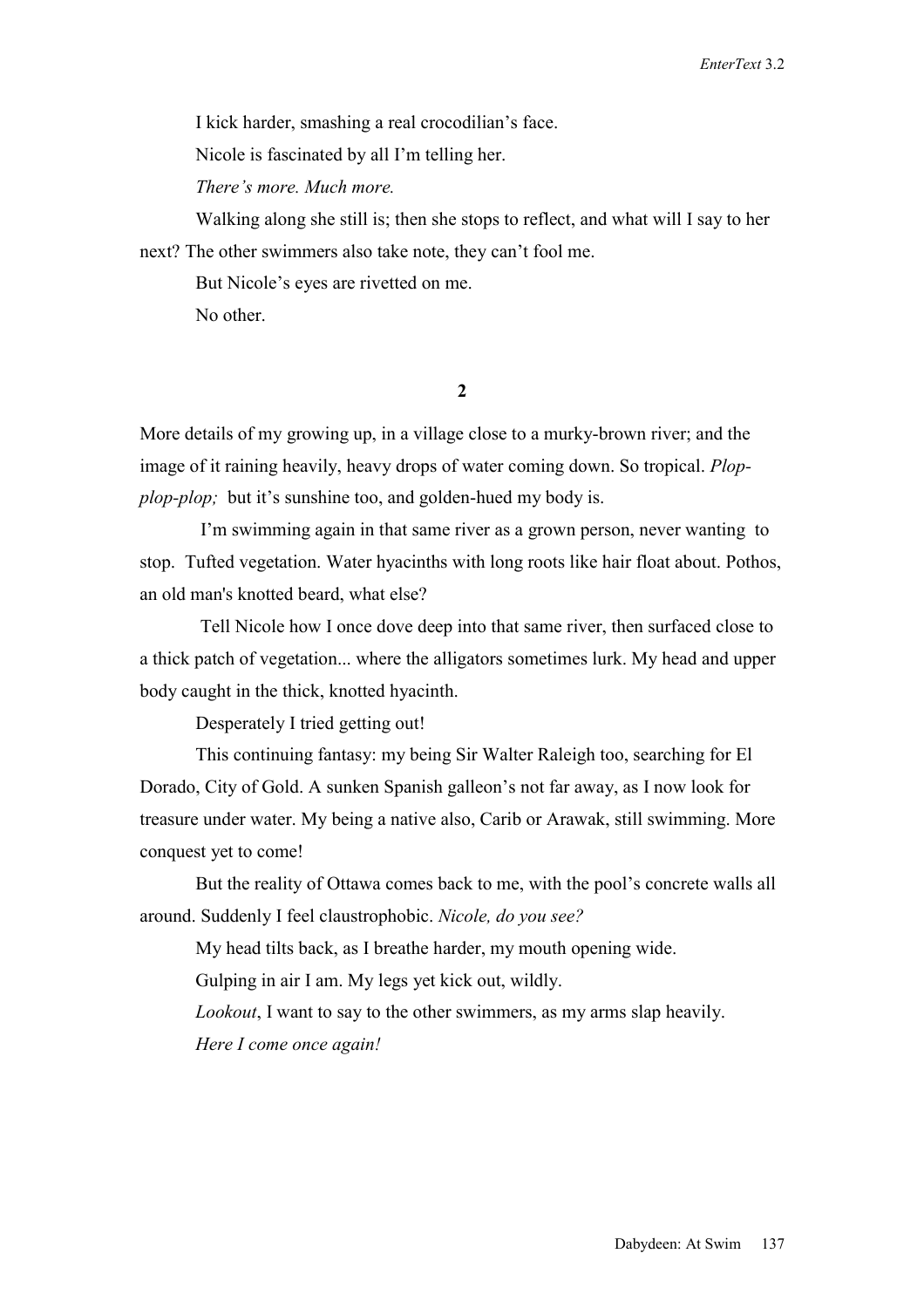Maybe Nicole is wondering why I don't take proper swimming lessons, as others do. Children, with Moms and Dads, all learning to swim the correct way from early, don't they?

But never so for me in the tropics.

 More swimmers are around me, I figure, some doing their quick flip-overs as they reach one end of the pool, then they start on another length. So tireless they are, acrobatic too. And do they also want to "teach" me how to swim the correct way? They actually say that, one or two.

I shake my head, *No!*

 Again I am swimming, now close to a mighty waterfall, Kaieteur: not unlike Niagara, or Angel Falls in Venezuela. Places I've come from, all territories with origins deep in me. Conquest itself I also contemplate. Do I really? Who was Cortez? Pizarro?

 Swimmers pass by me, as I keep thinking. When I reach the other end, Nicole bends and taps me on the head as if at a rock.

 *—You!*

Yes.

*—What are you up to?* 

 I'm still here, nowhere else. Indeed I'm in temperate Canada, I want to tell her. I must strain every muscle, to keep up with the others, I say.

 But something is holding me back. Maybe I'm yet with Raleigh, still looking for El Dorado.

### *Not looking for Atlantis?*

 Nicole is alarmed when I go under again. Then I sense that she too wants to dive into the pool, to save me from drowning... as I start coughing.

 *I've had enough for one day.*

**3** 

See, I must do things the proper way, not splash about at will and distract the other swimmers. Nicole tells me to look at the other swimmers good!

 But I stick to my own style, South American-born as I am. My mother still taking me to the edge of the river and throwing me in, remember? Once more... the Orinoco, the Amazon. Rivers are all. And who are the First Peoples?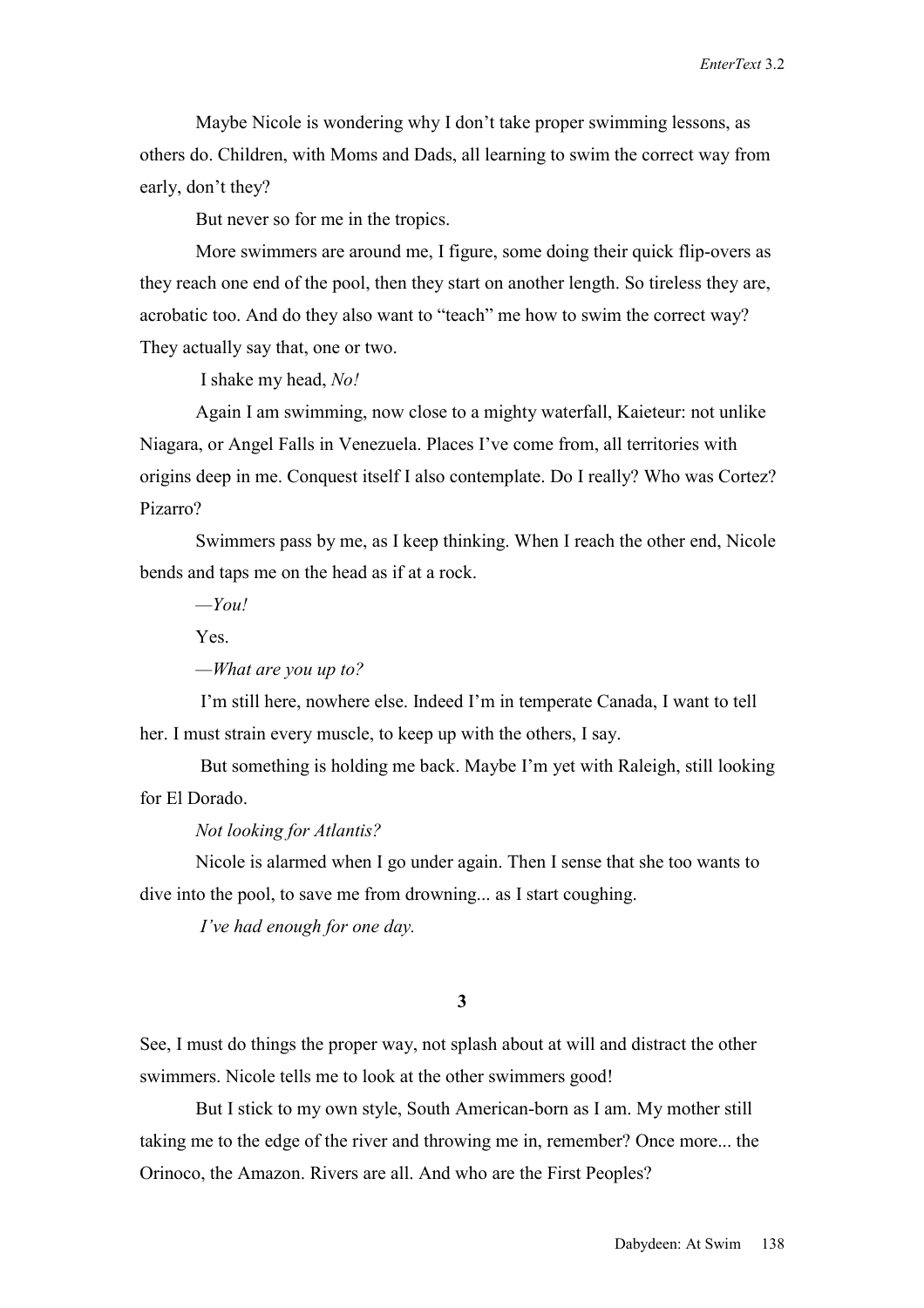Nicole laughs, and she yet sees me with the other swimmers coming around. The other lifeguards also come around, watching me as I pant. A large man comes next to me, his body like a barrel floating.

—*It's for your own benefit*.

What?

*—To swim correctly.*

I must be a *Canadian* swimmer, is that it?

*—Keep doing it!*

What more do they say? And once more I go underwater, and start swimming, as if heading for a cave. Do I invite the others to do the same, to come with me; and maybe we're all looking for El Dorado? Look for what's lost, but will never be found again? Atlantis I am also looking for now? We all are, come to think of it.

Nicole smiles, as I look back at her, her shapely legs, thighs.

The blurry sea or ocean, almost mythical. Manoa, the city, or the king of El

Dorado. A straggly-bearded one, with pothos for hair no less.

Water-hyacinths all knotted together.

Not Odysseus... or Poseidon?

—*You, come up... from deep under!*

 Voices calling out, and Nicole makes a face. She's worried, I can tell. And all the others are alarmed, aren't they?

But I keep swimming under... going into a lost kingdom, I imagine.

—*Come on up... or you will die if you stay under much longer.* 

The streets with gold dust everywhere. A real El Dorado!

*—Can you hear me?* 

Who's speaking? They're truly concerned, including the large barrel-sized

man.

Slowly I surface, being out of breath.

—*Are you okay?*

I splutter and cough, as if it's my last breath.

Nicole forces a smile, relieved that I am safe.

How did I manage to stay under for so long?